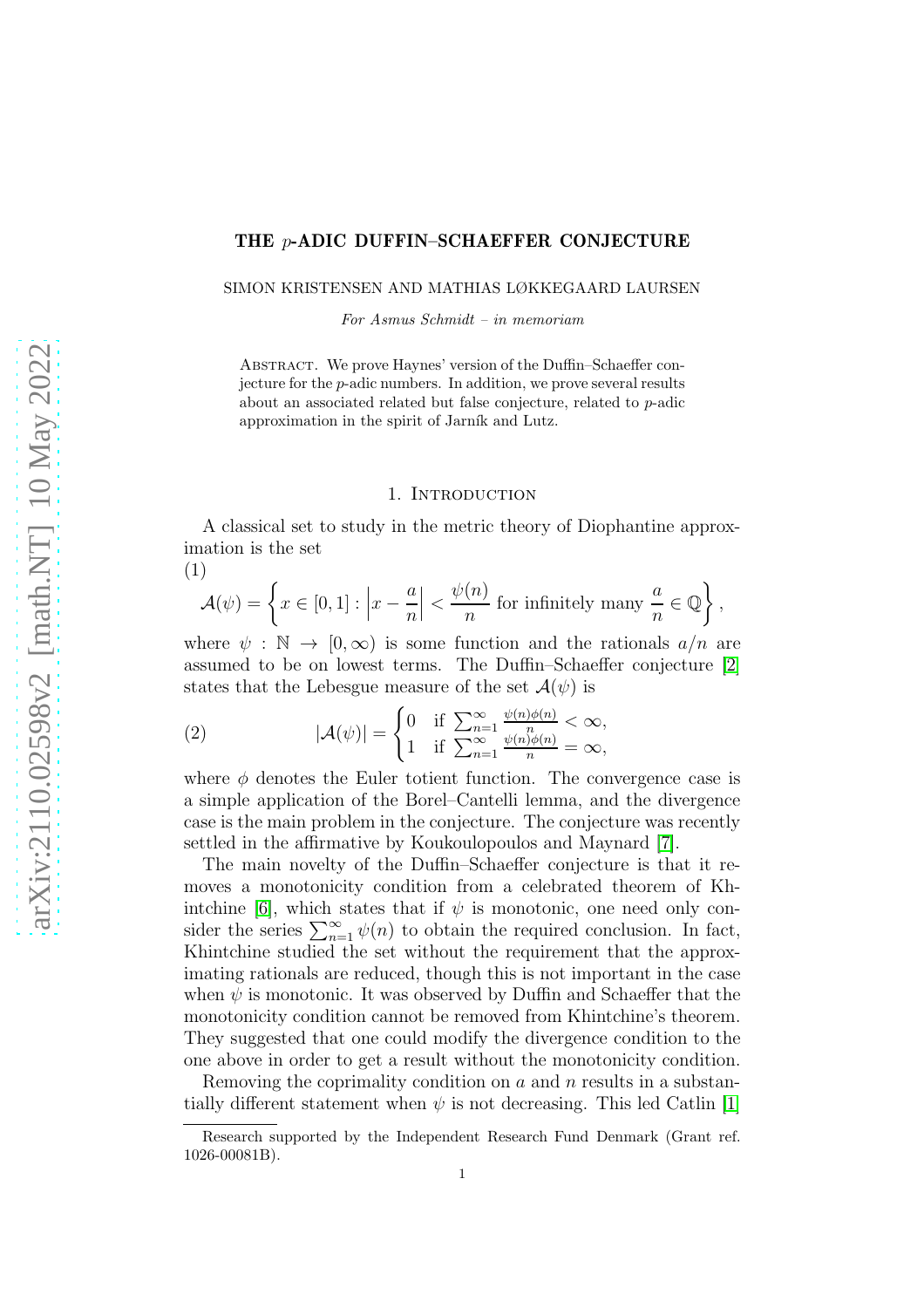to formulate a conjecture in this case, which was also settled in the affirmative by Koukoulopoulos and Maynard [\[7\]](#page-13-0).

In [\[3\]](#page-12-2), Haynes gave a correspondence between a p-adic version of the conjecture and the real variable version. We will state a precise version of his result later, but briefly it states that if the Duffin–Schaeffer conjecture can be proved by a certain method, a p-adic analogue would follow. Conversely, if one could prove the p-adic by the same method, an almost complete Duffin–Schaeffer conjecture would follow.

Of course, in view of [\[7\]](#page-13-0) the second implication is no longer relevant. The converse implication, however, appears not to have been explored. It is the purpose of this note to show how the proof of the p-adic Duffin–Schaeffer conjecture can be deduced from the work of Haynes together with a mild strengthening of the methods of Koukoulopoulos and Maynard.

Throughout, we will implicitly use the letter  $p$  for a prime number. We will denote by  $\nu_p$  the p-adic valuation,  $|\cdot|_p$  the usual p-adic absolute value, by  $\mathbb{Z}_p$  the p-adic integers, and by  $\mu_p$  the Haar measure on the p-adic numbers, normalised so that  $\mu_p(\mathbb{Z}_p) = 1$ . We will denote the greatest common divisor of  $n, m \in \mathbb{N}$  by  $gcd(m, n)$ . We will also use the Vinogradov notation, so that for two real quantities,  $f$  and  $q$ , we will say that  $f \ll g$  if there exists a constant  $C > 0$  such that  $f \leq Cg$ . In Landau's O-notation, which will also be used, this amounts to saying that  $f = O(g)$ .

# 2. STATEMENT OF MAIN RESULTS

Let p be a prime, let  $\psi : \mathbb{N} \to \mathbb{R}_{\geq 0}$  be a function, and define for each natural number  $n \in \mathbb{N}$  the set

$$
\mathcal{A}_n^p(\psi) = \bigcup_{\substack{-n \le a \le n \\ \gcd(a,n)=1}} \left\{ x \in \mathbb{Z}_p : \left| x - \frac{a}{n} \right|_p \le \frac{\psi(n)}{n} \right\}.
$$

Also, let

$$
\mathcal{A}^p(\psi) = \limsup \mathcal{A}^p_n(\psi)
$$
  
=  $\{x \in \mathbb{Z}_p : x \in \mathcal{A}^p_n \text{ for infinitely many } n \in \mathbb{N}\}.$ 

The p-adic Duffin–Schaeffer conjecture as stated by Haynes [\[3\]](#page-12-2) is the following Theorem.

<span id="page-1-0"></span>**Theorem 1.** For any prime p and any function  $\psi : \mathbb{N} \to \mathbb{R}_{\geq 0}$ ,

$$
\mu_p(\mathcal{A}^p(\psi)) = \begin{cases} 0 & \text{if } \sum_{n=1}^{\infty} \mu_p(\mathcal{A}^p_n) < \infty, \\ 1 & \text{if } \sum_{n=1}^{\infty} \mu_p(\mathcal{A}^p_n) = \infty. \end{cases}
$$

Note that some restriction on the numerators in the definition of the sets  $\mathcal{A}_n^p$  is certainly required. Indeed, with unrestricted numerators, fix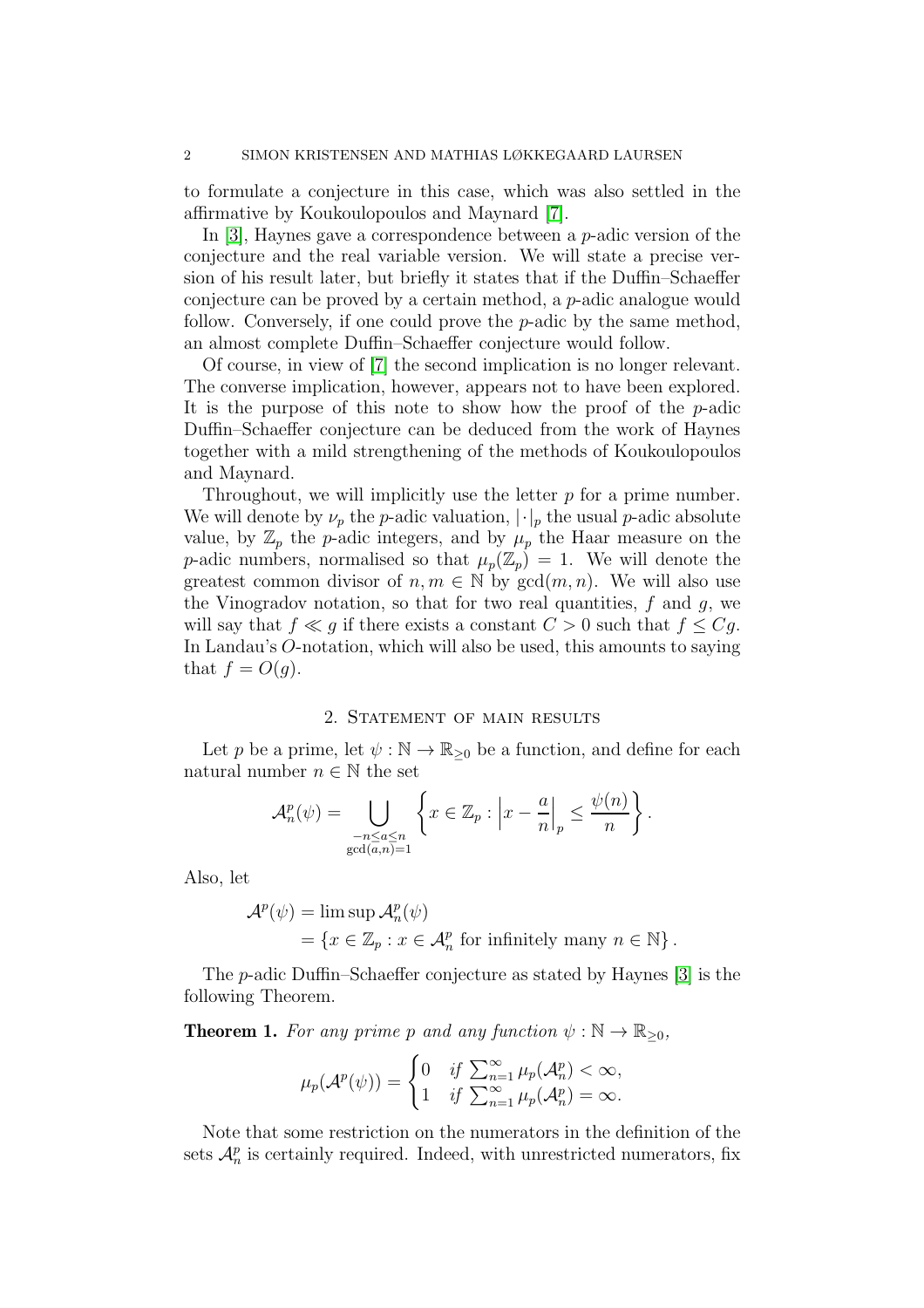an  $x \in \mathbb{Z}_p$  and a denominator  $n \in \mathbb{N}$  and express the p-adic integer  $nx$ as a series

$$
nx = \sum_{i=0}^{\infty} \gamma_i p^i.
$$

Then, for a natural number  $N \in \mathbb{N}$ , on letting

$$
a_N = \sum_{i=0}^N \gamma_i p^i,
$$

we would have

$$
\left|x - \frac{a_N}{n}\right|_p = |n|_p^{-1} \left| \sum_{i=N+1}^{\infty} \gamma_i p^i \right|_p \le |n|_p^{-1} p^{-N-1}.
$$

This can be made arbitrarily small by increasing  $N$ , so that without the restriction on the numerators, the set would always have full Haar measure, unless of course  $\psi(n) = 0$  for all but finitely many values of  $n$ .

The statement of Theorem [1](#page-1-0) looks a little curious in comparison with the real Duffin–Schaeffer conjecture. Most notably, the Euler totient function is absent from the series governing the measure of the set  $\mathcal{A}^p$ . However, it is implicitly present in the definition of the sets  $\mathcal{A}_n^p$ . It can be brought back in the statement by giving equal weight to denominators and numerators, thus changing the conjecture slightly. We define sets

$$
\mathcal{B}_n^p(\psi) = \bigcup_{\substack{-n \le a \le n \\ \gcd(a,n)=1}} \left\{ x \in \mathbb{Z}_p : \left| x - \frac{a}{n} \right|_p \le \frac{\psi(n)}{n} \right\}
$$

$$
\cup \bigcup_{\substack{-n \le a \le n \\ \gcd(a,n)=1}} \left\{ x \in \mathbb{Z}_p : \left| x - \frac{n}{a} \right|_p \le \frac{\psi(n)}{n} \right\},
$$

and as before let

$$
\mathcal{B}^p(\psi) = \limsup \mathcal{B}_n^p(\psi).
$$

This setup of the problem is closer to the original setup for p-adic Diophantine approximation, as it was introduced by Jarník [\[5\]](#page-12-3) and extensively developed by Lutz [\[8\]](#page-13-2). We will show the following.

<span id="page-2-0"></span>**Theorem 2.** For any prime p and any function  $\psi : \mathbb{N} \to \mathbb{R}_{\geq 0}$  with  $\psi(n) = 0$  whenever  $p|n$ ,

$$
\mu_p(\mathcal{A}^p(\psi)) = \mu_p(\mathcal{B}^p(\psi)) = \begin{cases} 0 & \text{if } \sum_{n=1}^{\infty} \frac{\phi(n)\psi(n)}{n} < \infty, \\ 1 & \text{if } \sum_{n=1}^{\infty} \frac{\phi(n)\psi(n)}{n} = \infty. \end{cases}
$$

In this case, the restriction on  $\psi$  is needed, since otherwise the measure of the set need not satisfy a zero–one law. This was observed by Haynes [\[3\]](#page-12-2) by explicitly choosing a function such that the measure of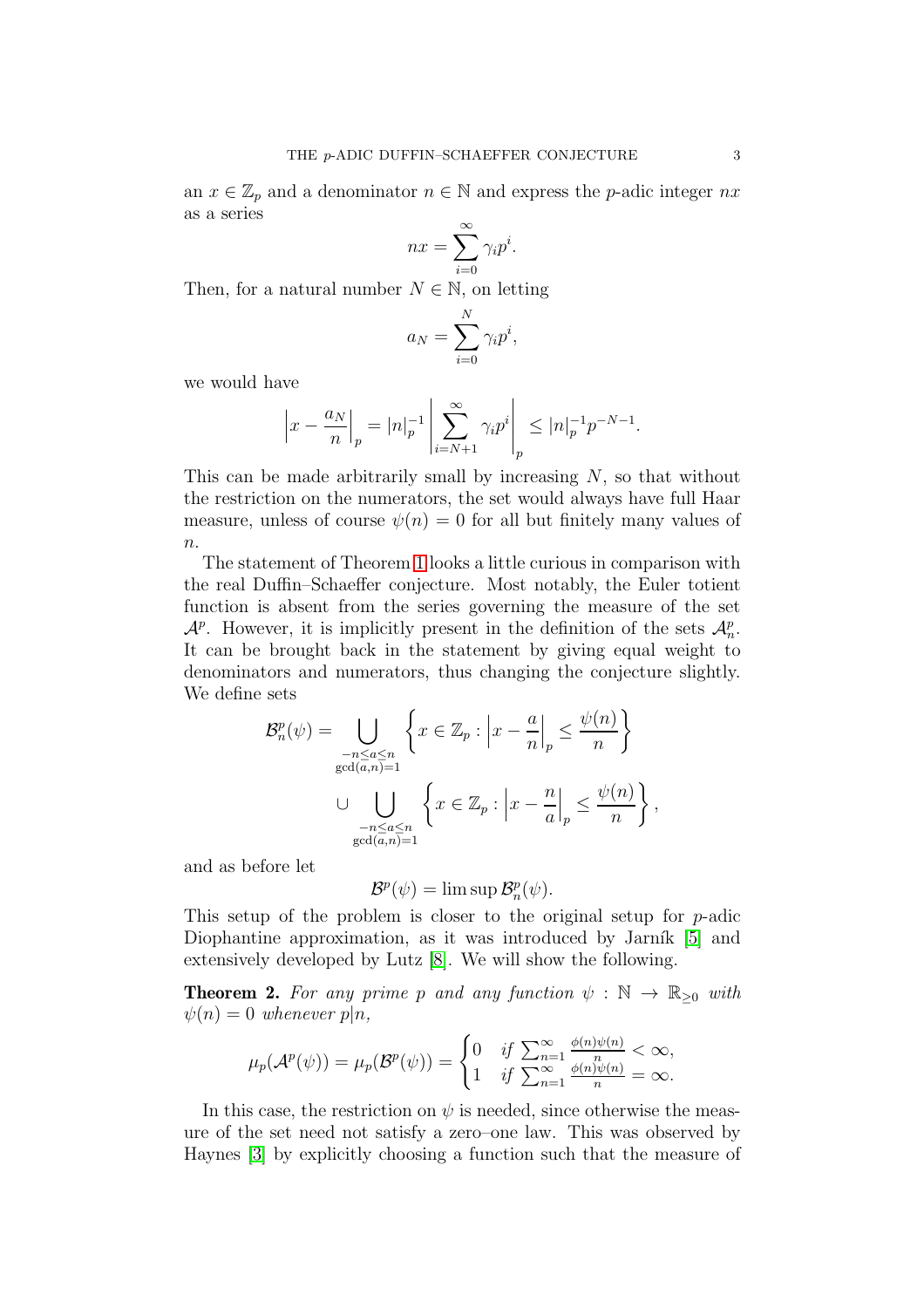the resulting set is  $p^{-1}$ . A simple modification of his example easily gives rise to functions such that  $\mu_p(\mathcal{B}^p(\psi)) = p^{-k}$  for arbitrary values of  $k$ . It is tempting to believe that these are the only possible values for the Haar measure of  $\mathcal{B}^p(\psi)$ , but this is not the case. Indeed, we have the following.

<span id="page-3-1"></span>**Theorem 3.** With no restrictions on the function  $\psi : \mathbb{N} \to \mathbb{R}_{\geq 0}$ , the Haar measure of  $\mathcal{B}^p(\psi)$  can attain an uncountable number of values, with 1 being the only possible value above  $1/p$ . If  $p = 2$ , the Haar measure of  $\mathcal{B}^2(\psi)$  may attain any value in  $[0, \frac{1}{2}]$  $\frac{1}{2}]\cup\{1\}.$ 

## 3. Auxillary results

In this section, we cite the results from [\[3\]](#page-12-2), [\[7\]](#page-13-0) and [\[10\]](#page-13-3), which we will need in order to prove our main results. The key property from [\[3\]](#page-12-2) needed in the property of quasi-independence on average for  $\psi$  in  $\mathbb{R}$ . We define sets of real numbers corresponding to our sets  $\mathcal{A}_n^p(\psi)$ ,

$$
\mathcal{A}_n^{\infty}(\psi) = \bigcup_{\substack{a=1 \ (a,n)=1}}^n \left[ \frac{a}{n} - \psi(n), \frac{a}{n} + \psi(n) \right].
$$

Note that we explicitly remove negative numerators here, as the real analogue of  $\mathbb{Z}_p$  is the unit interval [0, 1]. We will say that the function  $\psi$ satisfies the property of quasi-independence on average in  $\mathbb{R}$ ,  $(QIA^{\infty}, \psi)$ for short, if

$$
(3) \quad \limsup_{N \to \infty} \left( \sum_{n \leq N} \lambda(\mathcal{A}_n^{\infty}(\psi)) \right)^2 \left( \sum_{n,m \leq N} \lambda(\mathcal{A}_n^{\infty}(\psi) \cap \mathcal{A}_m^{\infty}(\psi)) \right)^{-1} > 0.
$$

Here and elsewhere,  $\lambda$  denotes the Lebesgue measure.

The result of Haynes, which we will require and whose statement has been slightly modified here, is the following.

<span id="page-3-0"></span>**Theorem 4** (Theorem 2 of [\[3\]](#page-12-2)). If  $(QIA^{\infty}, \psi)$  is satisfied for any functions  $\psi : \mathbb{N} \to [0, \frac{1}{2}]$  $\frac{1}{2}$ , Theorem [1](#page-1-0) is true.

Thus, to prove Theorem [1](#page-1-0) we need only verify  $(QIA^{\infty}, \psi)$  for the required family of functions. For this, we will need results from [\[10\]](#page-13-3). Before stating the required results, let us define some quantities. We fix a function  $\psi : \mathbb{N} \to [0, \infty)$  and define for  $m, n \in \mathbb{N}$ 

$$
M(m, n) = \max\{m\psi(n), n\psi(m)\}.
$$

Furthermore, for  $a, b \in \mathbb{N}$  and  $t \geq 1$ , we let

$$
L_t(a,b) = \sum_{\substack{p|ab/\gcd(a,b)^2\\p\geq t}} \frac{1}{p}.
$$

With this notation, Koukoulopoulos and Maynard proved the following result.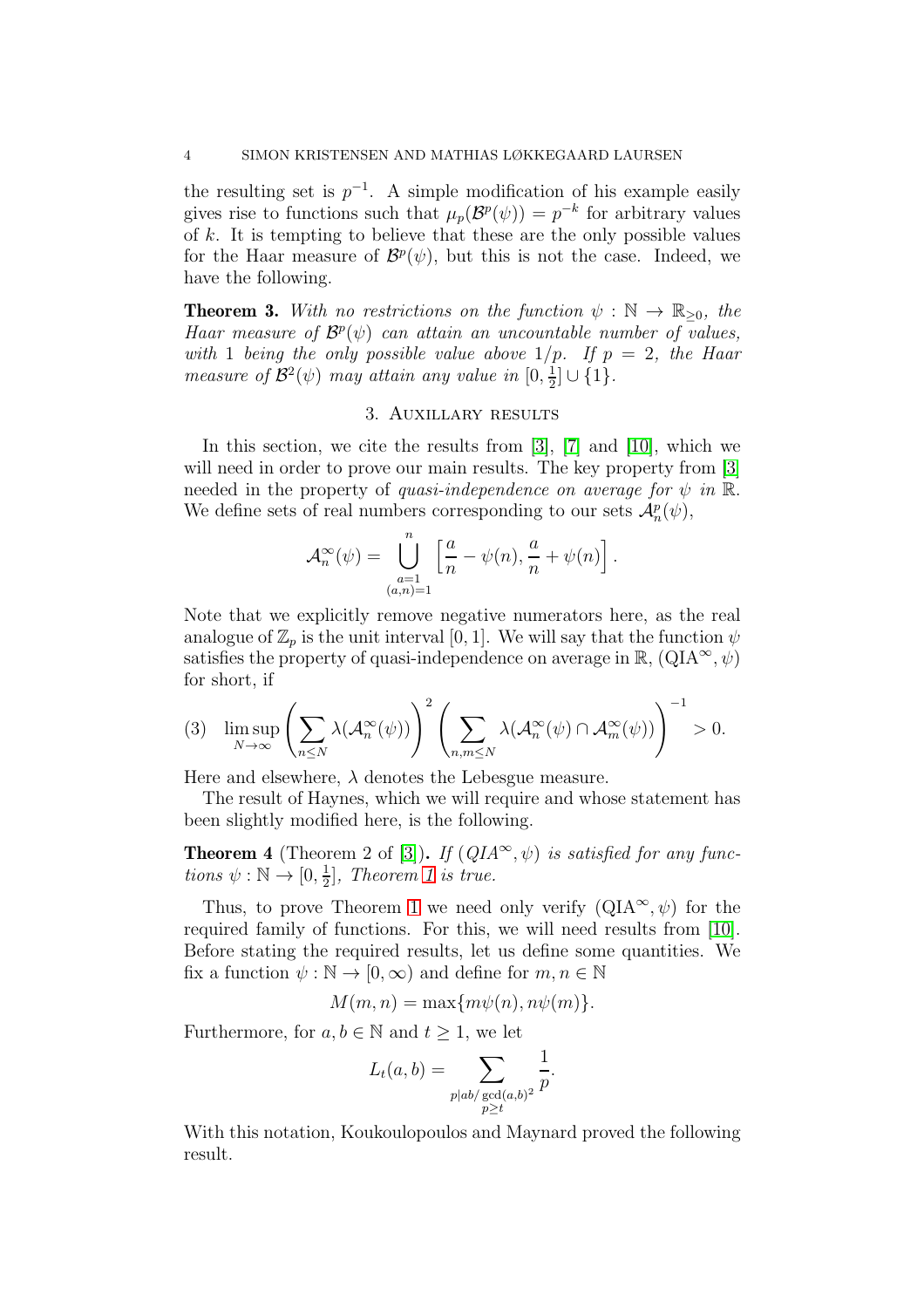<span id="page-4-0"></span>**Lemma 5** (Proposition 5.4 of [\[7\]](#page-13-0)). Let  $\psi : \mathbb{N} \to [0, \frac{1}{2}]$  $\frac{1}{2}$  be a function with  $\sum_{n=1}^{\infty} \phi(n)\psi(n)/n = \infty$ , and let  $1 \leq X \leq Y$  be such that  $1 \leq$  $\sum_{X}^{\infty}$  $\sum_{X \leq n \leq Y}^{\infty} \phi(n)\psi(n)/n \leq 2$ . Finally, let  $t \geq 1$  and put

$$
\mathcal{E}_t = \left\{ (v, w) \in (\mathbb{Z} \cap [X, Y])^2 : \gcd(v, w) \ge \frac{M(v, w)}{t}, \ L_t(v, w) \ge 10 \right\}.
$$

Then,

$$
\sum_{(v,w)\in\mathcal{E}_t} \frac{\phi(v)\psi(v)}{v} \frac{\phi(w)\psi(w)}{w} \ll \frac{1}{t}.
$$

We will need the following Lemma of Pollington and Vaughan.

<span id="page-4-1"></span>**Lemma 6** (From §3 of [\[10\]](#page-13-3)). Let  $\psi : \mathbb{N} \to [0, \frac{1}{2}]$  $\frac{1}{2}$ . For  $m \neq n$ ,

$$
\frac{\lambda(\mathcal{A}_n^{\infty}(\psi) \cap \mathcal{A}_m^{\infty}(\psi))}{\lambda(\mathcal{A}_n^{\infty}(\psi))\lambda(\mathcal{A}_m^{\infty}(\psi))} \ll 1_{M(m,n) \ge \gcd(m,n)} \prod_{\substack{p \mid mn/\gcd(m,n)^2\\p>M(m,n)/\gcd(m,n)}} \left(1 + \frac{1}{p}\right).
$$

Finally, we will need the classical estimate of Mertens [\[9\]](#page-13-4) that for  $x > 2$ 

(4) 
$$
\sum_{p \leq x} \frac{1}{p} = \log \log x + b + O\left(\frac{1}{\log x}\right).
$$

# <span id="page-4-2"></span>4. Proof of the main theorems

We start with Theorem [1.](#page-1-0) For this purpose, we will need a mild extension of Lemma [5.](#page-4-0)

<span id="page-4-3"></span>**Lemma 7.** Let  $\psi : \mathbb{N} \to [0, \frac{1}{2}]$  $\frac{1}{2}$ ] with  $\sum_{n=1}^{\infty} \phi(n)\psi(n)/n = \infty$ , let  $K \in \mathbb{N}$ , and let  $1 \leq X \leq Y$  be such that  $K \leq \sum_{X \leq n \leq Y}^{\infty} \phi(n) \psi(n)/n \leq 2K$ . Finally, let  $t > 1$  and put

$$
\mathcal{E}_t^K = \left\{ (v, w) \in (\mathbb{Z} \cap [X, Y])^2 : \gcd(v, w) \ge \frac{M(v, w)}{t}, \ L_t(v, w) \ge 10 \right\}.
$$

Then,

$$
\sum_{(v,w)\in\mathcal{E}_t} \frac{\phi(v)\psi(v)}{v} \frac{\phi(w)\psi(w)}{w} \ll \frac{K^2}{t}.
$$

*Proof.* This follows readily on replacing  $\psi$  by  $\frac{1}{K}\psi$  in Lemma [5](#page-4-0) and noting that  $\max\{n \frac{1}{K}\psi(m), m \frac{1}{K}\psi(n)\} = \frac{1}{K}M(m, n)$  $\frac{1}{K}\psi(m), m\frac{1}{K}\psi(n)\} = \frac{1}{K}M(m,n)$ , which implies that the set  $\mathcal{E}_t$  of Lemma [5](#page-4-0) with  $\psi$  replaced by  $\frac{1}{K}\psi$  contains the set  $\mathcal{E}_t^K$ .  $\Box$ 

With this version of the Lemma, we can prove Theorem [1.](#page-1-0) As with the Lemma, the proof is a modification of the argument used for the Duffin–Schaeffer conjecture in [\[7\]](#page-13-0).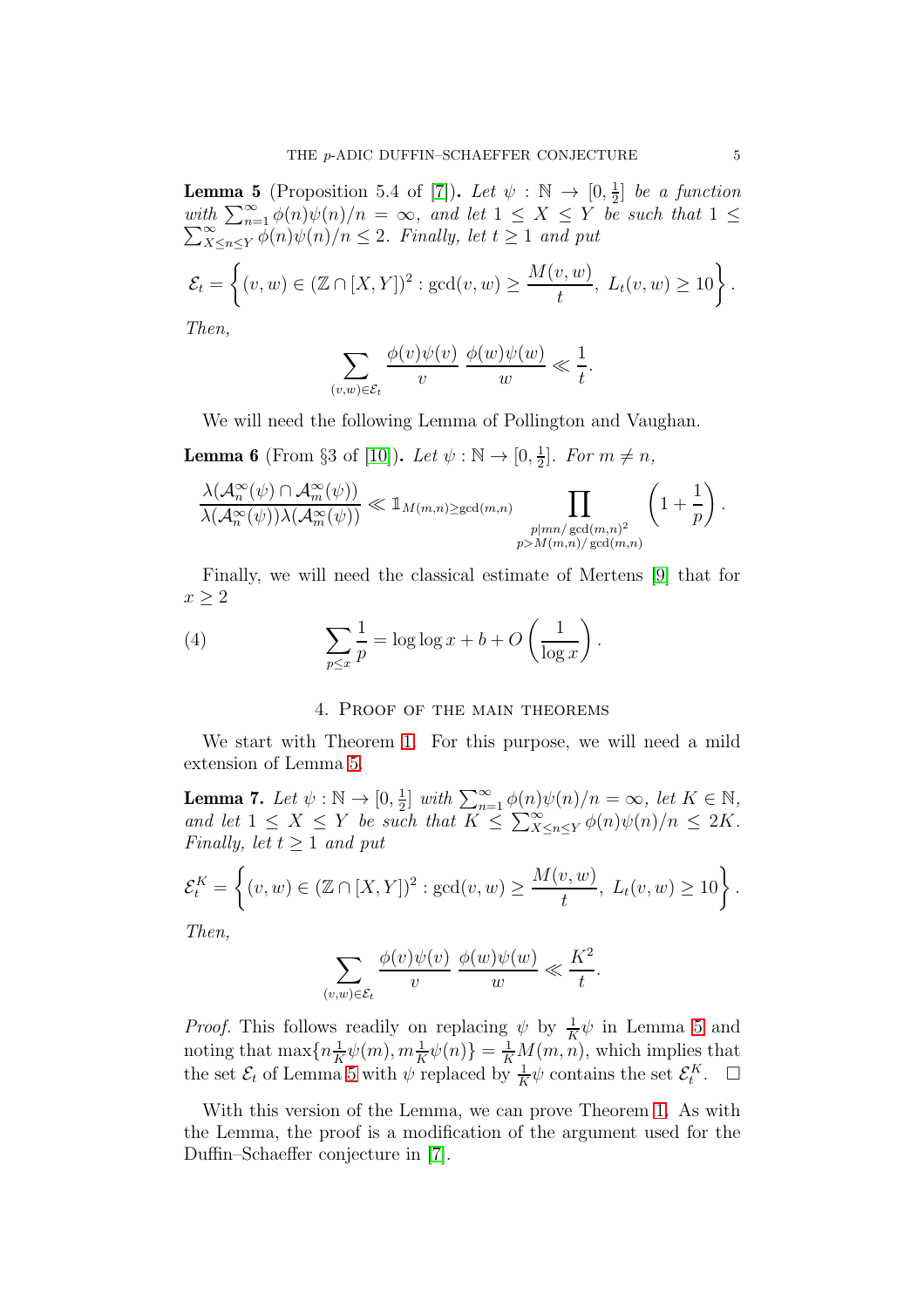Proof of Theorem [1.](#page-1-0) First, a straightforward calculation shows that

(5) 
$$
\lambda(\mathcal{A}_n^{\infty}(\psi)) = (2 - \mathbb{1}_{n=1}) \frac{\phi(n)\psi(n)}{n}.
$$

Now, fix a  $K \in \mathbb{N}$ . Since  $\sum_{n=1}^{\infty} \phi(n)\psi(n)/n = \infty$  with each summand  $\leq \frac{1}{2}$  $\frac{1}{2}$ , we can find an integer  $N_K \in \mathbb{N}$  with

<span id="page-5-0"></span>
$$
\sum_{n=1}^{N_K} \frac{\phi(n)\psi(n)}{n} \in [K, K+1).
$$

We will prove that the lim sup in  $(QIA^{\infty}, \psi)$  along the sequence  $(N_K)_{K=1}^{\infty}$ is positive. Clearly, this implies  $(QIA^{\infty}, \psi)$ , and hence by Theorem [4](#page-3-0) implies our Theorem [1.](#page-1-0)

Clearly, by choice of  $N_K$ ,

<span id="page-5-1"></span>
$$
K^{2} \leq \left(\sum_{n=1}^{N_{K}} \frac{\phi(n)\psi(n)}{n}\right)^{2}.
$$

Hence, if we can prove that

(6) 
$$
\sum_{m,n\leq N_K} \lambda(\mathcal{A}_n^{\infty}(\psi) \cap \mathcal{A}_m^{\infty}(\psi)) \ll K^2,
$$

we are done.

We deal first with the diagonal terms,  $n = m$ . In this case, by [\(5\)](#page-5-0),

$$
\sum_{m=n\leq N_K} \lambda(\mathcal{A}_n^{\infty}(\psi) \cap \mathcal{A}_m^{\infty}(\psi)) = \sum_{n=1}^{N_K} \lambda(\mathcal{A}_n^{\infty}(\psi))
$$
  

$$
\leq 2 \sum_{n=1}^{N_K} \frac{\phi(n)\psi(n)}{n} \leq 2K + 2 \ll K^2,
$$

by choice of  $N_K$ . It thus suffices to prove that

$$
\sum_{1 \le m < n \le N_K} \lambda(\mathcal{A}_n^{\infty}(\psi) \cap \mathcal{A}_m^{\infty}(\psi)) \ll K^2,
$$

by symmetry. Inserting [\(5\)](#page-5-0) into the estimate of Lemma [6,](#page-4-1) it follows that [\(6\)](#page-5-1) holds, provided

$$
(7)
$$

<span id="page-5-3"></span>
$$
\sum_{\substack{1 \le m < n \le N_K \\ M(m,n) \ge \gcd(m,n)}} \frac{\phi(n)\psi(n)}{n} \frac{\phi(m)\psi(m)}{m} \prod_{\substack{p \mid mn/\gcd(m,n)^2 \\ p > M(m,n)/\gcd(m,n)}} \left(1 + \frac{1}{p}\right) \ll K^2.
$$

We will first show that unless the latter product is large, we may ignore the contribution of the pair  $(m, n)$ . To see this, consider those pairs  $(m, n)$  for which

<span id="page-5-2"></span>(8) 
$$
\prod_{\substack{p \mid mn/\gcd(m,n)^2\\p>M(m,n)/\gcd(m,n)}}\left(1+\frac{1}{p}\right) \leq e^{100}.
$$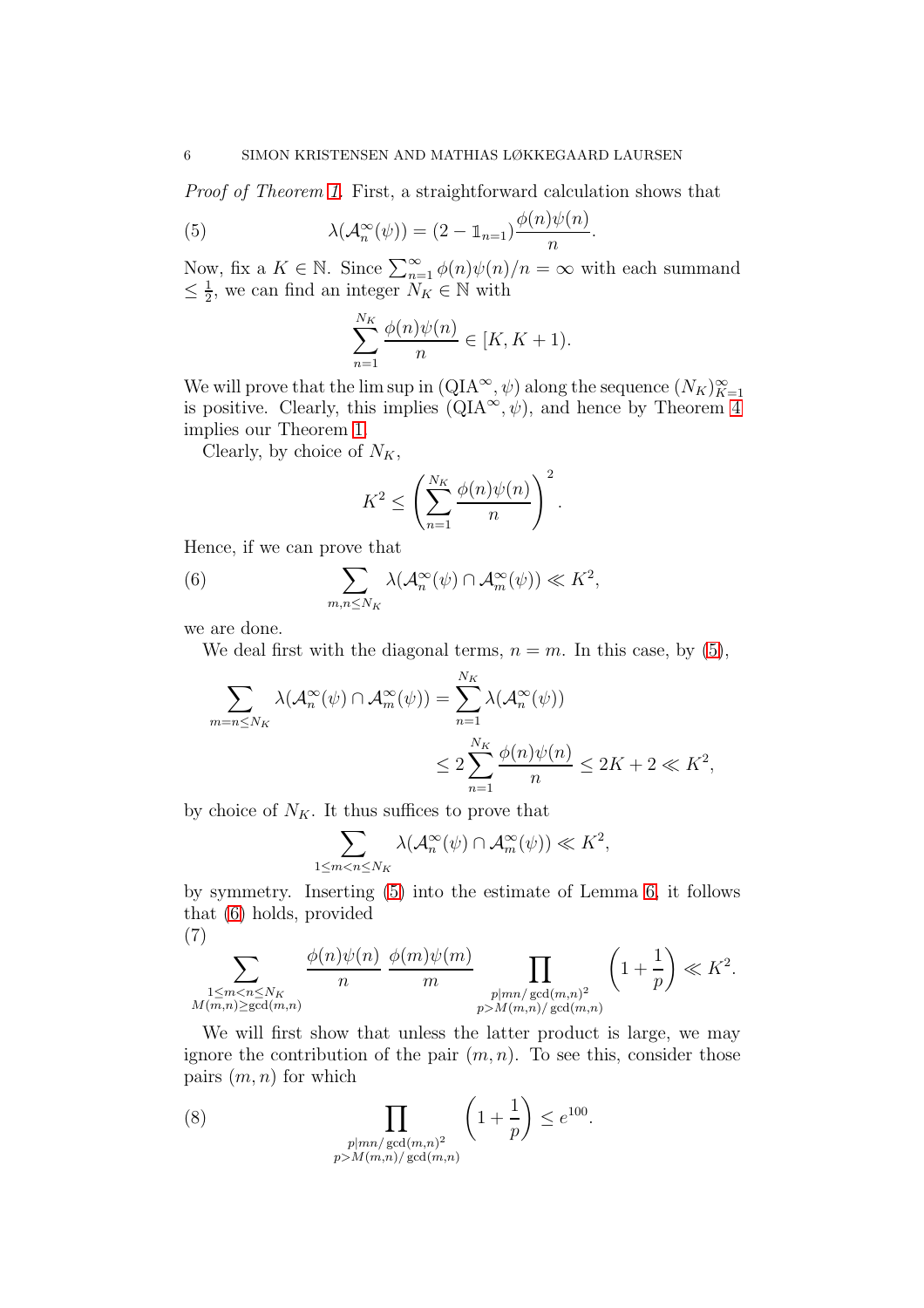For these pairs,

$$
\sum_{\substack{1 \le m < n \le N_K \\ M(m,n) \ge \gcd(m,n) \\ (8) \text{ holds} }} \frac{\phi(n)\psi(n)}{n} \frac{\phi(m)\psi(m)}{m} \prod_{\substack{p \mid mn/\gcd(m,n)^2 \\ p>M(m,n)/\gcd(m,n) \\ \text{gcd}(m,n) \\ n}} \left(1 + \frac{1}{p}\right)
$$
\n
$$
\le e^{100} \sum_{\substack{1 \le m < n \le N_K \\ M(m,n) \ge \gcd(m,n) \\ n}} \frac{\phi(n)\psi(n)}{n} \frac{\phi(m)\psi(m)}{m}
$$
\n
$$
\le e^{100} \left(\sum_{n=1}^{N_K} \frac{\phi(n)\psi(n)}{n}\right)^2 \ll K^2.
$$

We may hence ignore these pairs, and consider only the sum over pairs  $(m, n)$  for which

<span id="page-6-0"></span>(9)  

$$
100 \le \log \left( \prod_{\substack{p \mid mn/\gcd(m,n)^2 \\ p>M(m,n)/\gcd(m,n)}} \left(1 + \frac{1}{p}\right) \right)
$$

$$
= \sum_{\substack{p \mid mn/\gcd(m,n)^2 \\ p>M(m,n)/\gcd(m,n)}} \log \left(1 + \frac{1}{p}\right).
$$

Since  $log(1 + x) \leq x$ , for  $x > 0$ , pairs satisfying [\(9\)](#page-6-0) must satisfy

<span id="page-6-1"></span>(10) 
$$
\begin{aligned}\n100 &\leq \log \left( \prod_{\substack{p \mid mn / \gcd(m,n)^2 \\ p > M(m,n) / \gcd(m,n)}} \left( 1 + \frac{1}{p} \right) \right) \leq \sum_{\substack{p \mid mn / \gcd(m,n)^2 \\ p > M(m,n) / \gcd(m,n)}} \frac{1}{p} \\
&\leq \sum_{\substack{p \mid mn / \gcd(m,n)^2 \\ p > M(m,n) / \gcd(m,n)}} \frac{1}{p}.\n\end{aligned}
$$

Now, let  $j = j(m, n)$  be the largest integer such that

$$
L_{\exp \exp(j)}(m, n) = \sum_{\substack{p \mid mn/\gcd(m, n)^2 \\ p > \exp \exp(j)}} \frac{1}{p} \ge 10.
$$

By maximality,

$$
\sum_{\substack{p \mid mn/\gcd(m,n)^2 \\ p > \exp \exp(j+1)}} \frac{1}{p} < 10.
$$

By Mertens' estimate [\(4\)](#page-4-2),

$$
\sum_{p > \exp(\exp(j))} \frac{1}{p} = j + O(1),
$$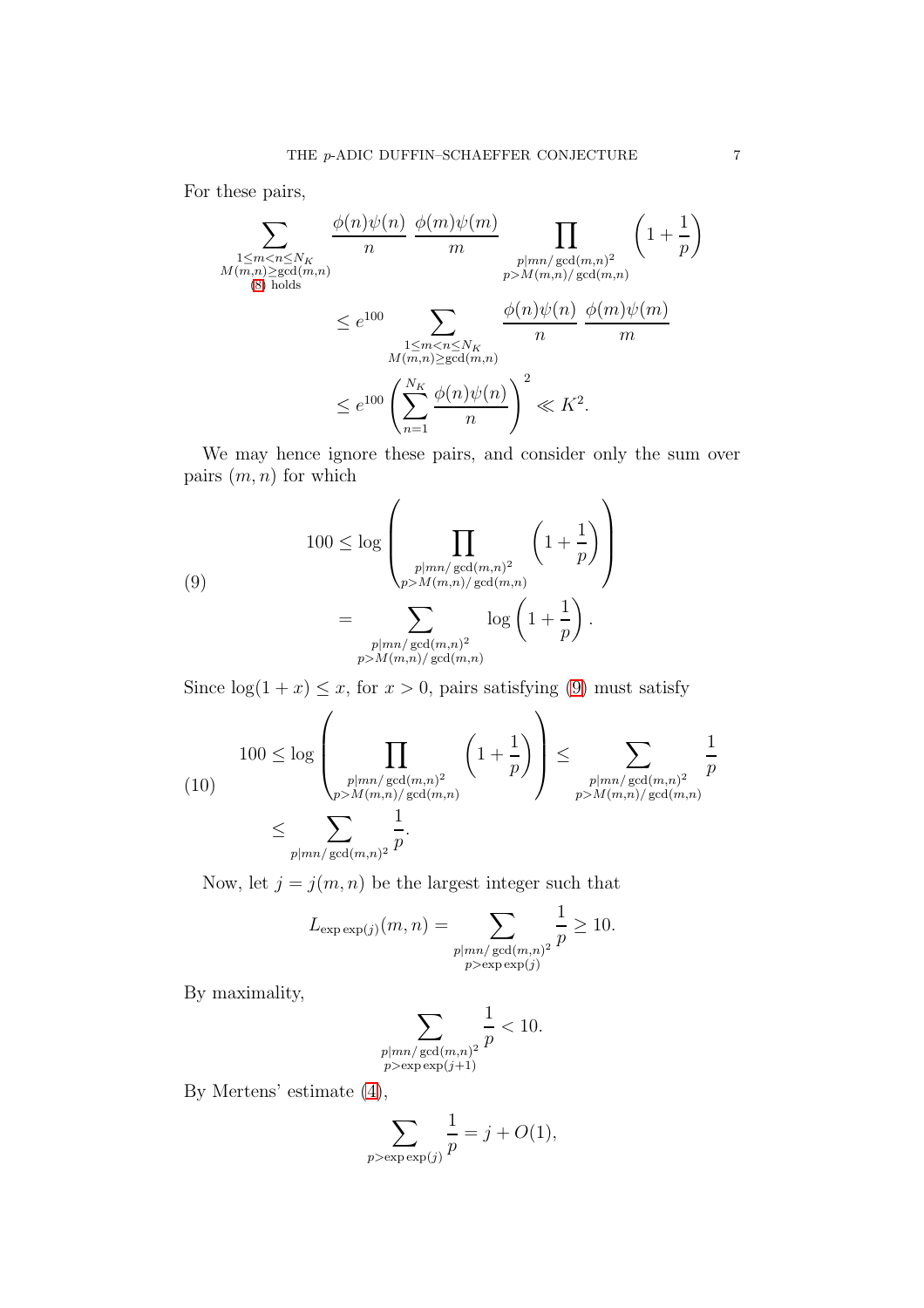so that

$$
\sum_{\exp \exp(j) \le p < \exp \exp(j+1)} \frac{1}{p} = O(1).
$$

Thus,

$$
\sum_{\substack{p \mid mn/gcd(m,n)^2 \\ p > \exp \exp(j)}} \frac{1}{p} \le \sum_{\substack{p \mid mn/gcd(m,n)^2 \\ p > \exp \exp(j+1)}} \frac{1}{p} + \sum_{\exp \exp(j) \le p < \exp \exp(j+1)} \frac{1}{p} = O(1).
$$

For pairs  $(m, n)$  satisfying  $(9)$ , it follows on applying  $(10)$  that

$$
\prod_{\substack{p|mn/\gcd(m,n)^2\\p>M(m,n)/\gcd(m,n)}}\left(1+\frac{1}{p}\right) \leq \exp\left(\sum_{\substack{p|mn/\gcd(m,n)^2\\p>M(m,n)/\gcd(m,n)}}\frac{1}{p}\right)
$$
\n
$$
\ll \begin{cases}\n1 & \text{for } M(m,n)/\gcd(m,n) \geq \exp\exp(j),\\
e^j & \text{otherwise.}\n\end{cases}
$$

By the above, the pairs with  $M(m, n) / \gcd(m, n) \geq \exp \exp(j)$  contribute in total with  $\ll K^2$  to the sum of [\(7\)](#page-5-3) by applying the same argument as when the products were bounded by  $e^{100}$ . Thus, these pairs may also be ignored, and we are left with the pairs  $(m, n)$  for which  $\exp(\chi) \geq M(m,n)/\gcd(m,n)$ . We order these by the size of  $j = j(m, n)$  to see that these contribute at most

$$
\sum_{\substack{M(m,n)\geq \gcd(m,n) \\ \exp\exp(j)\geq M(m,n)/\gcd(m,n)}} \frac{\phi(n)\psi(n)}{n} \frac{\phi(m)\psi(m)}{m} \prod_{\substack{p|mn/\gcd(m,n)^2 \\ p>M(m,n)/\gcd(m,n)}} \left(1+\frac{1}{p}\right)
$$
\n
$$
\ll \sum_{t=0}^{\infty} e^t \sum_{\substack{1\leq m\n
$$
= \sum_{t=0}^{\infty} e^t \sum_{(m,n)\in \mathcal{E}_{\exp\exp(t)}} \frac{\phi(n)\psi(n)}{n} \frac{\phi(m)\psi(m)}{m},
$$
$$

where  $\mathcal{E}_t$  is as in Lemma [7](#page-4-3) with  $X = 1$  and  $Y = N_K$ . Thus, by that lemma,

$$
\sum_{\substack{1 \le m < n \le N_K\\M(m,n) \ge (m,n) \\ \exp\exp(j) \ge M(m,n)/\gcd(m,n)}} \frac{\phi(n)\psi(n)}{n} \frac{\phi(m)\psi(m)}{m} \prod_{\substack{p|mn/\gcd(m,n)^2\\p>M(m,n)/\gcd(m,n)}} \left(1 + \frac{1}{p}\right)
$$
\n
$$
\ll \sum_{t=0}^{\infty} e^t \frac{K^2}{\exp\exp(t)} \ll K^2.
$$

This completes the proof of Theorem [1.](#page-1-0)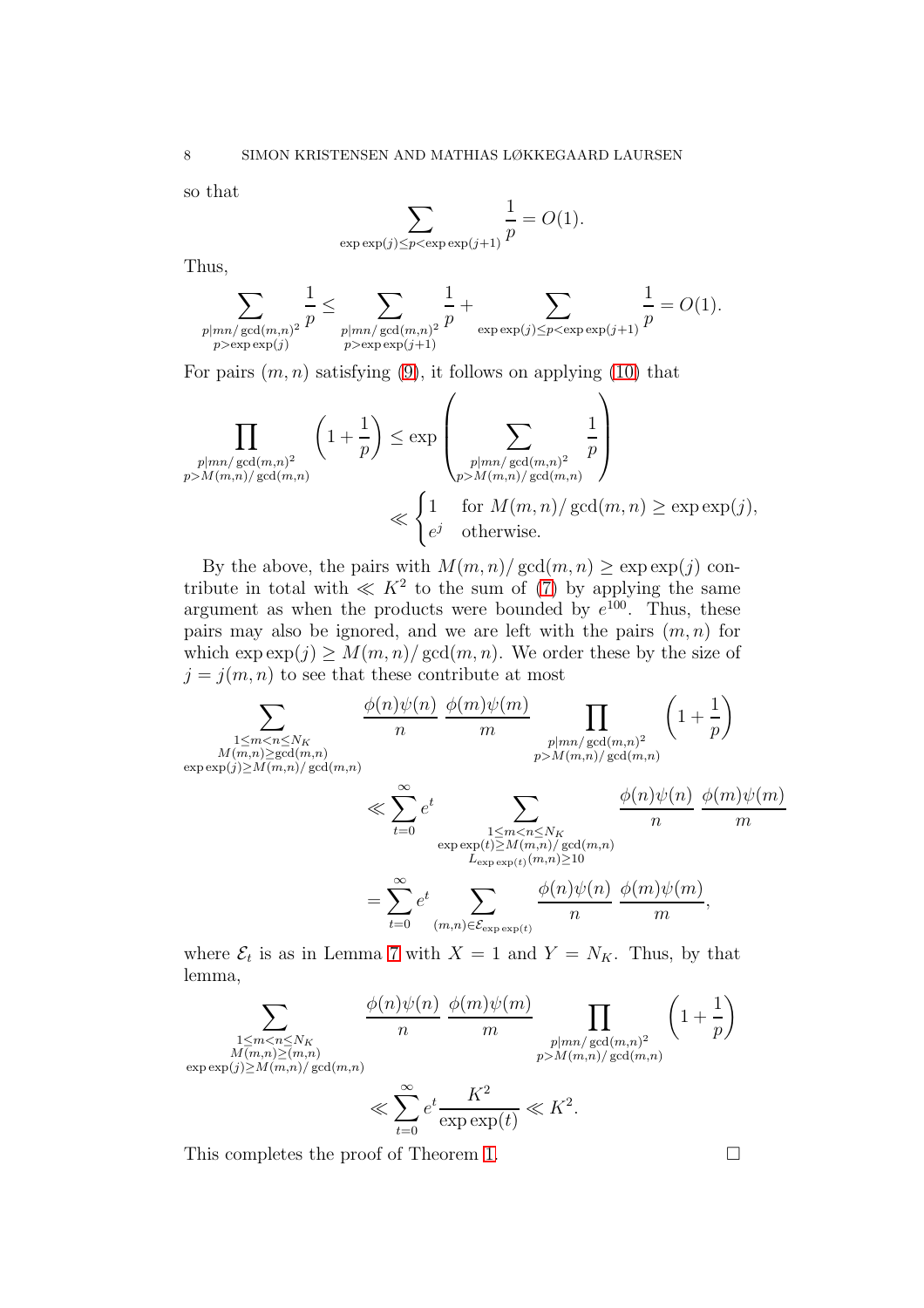We now turn to the proof of Theorem [2.](#page-2-0)

Proof of Theorem [2.](#page-2-0) As usual, the convergence case is the easier case, so suppose that  $\sum_{n=1}^{\infty} \phi(n)\psi(n)/n < \infty$ . Clearly,  $\mathcal{A}_n^p(\psi) \subseteq \mathcal{B}_n^p(\psi)$ , and since evidently  $\mu_p(\mathcal{B}_n^p(\psi)) \leq 4\phi(n)\psi(n)/n$ ,

$$
\sum_{n=1}^{\infty} \mu_p(\mathcal{A}_n^p(\psi)) \le \sum_{n=1}^{\infty} \mu_p(\mathcal{B}_n^p(\psi)) \le 4 \sum_{n=1}^{\infty} \frac{\phi(n)\psi(n)}{n} < \infty,
$$

and the convergence part of Theorem [2](#page-2-0) follows immediately by the Borel–Cantelli Lemma.

For the divergence case, suppose that  $\sum_{n=1}^{\infty} \phi(n)\psi(n)/n = \infty$ . Since clearly  $\mathcal{A}^p(\psi) \subseteq \mathcal{B}^p(\psi)$ , it suffices to prove that  $\mu_p(\mathcal{A}^p(\psi)) = 1$ . By Theorem [1,](#page-1-0) this will follow if  $\sum_{n=1}^{\infty} \mu_p(\mathcal{A}_n^p(\psi)) = \infty$ . We will prove the latter.

Note that  $\mathcal{A}_n^p(\psi) = \mathcal{A}_n^p(p^{-k_n})$  when  $\psi(n) \neq 0$  and  $k_n$  is the smallest non-negative integer such that  $\psi(n) \geq p^{-k_n}$ . We may therefore assume, without loss of generality, that  $\psi(n)$  is always either 0 or a non-negative power of p. From the first part of [\[3,](#page-12-2) Lemma 4], translated into our notation, we find that if  $\psi(n) < n/(12\phi(n)),$ 

$$
\mu_p(\mathcal{A}_n^p(\psi)) \ge \frac{\phi(n)\psi(n)}{n}.
$$

Note that the lower bound assumed on  $\psi$  in [\[3,](#page-12-2) Lemma 4] plays no role in this estimate. Hence,

$$
\sum_{n=1}^{\infty} \mu_p(\mathcal{A}_n^p(\psi)) = \sum_{\psi(n) \ge n/(12\phi(n))} \mu_p(\mathcal{A}_n^p(\psi)) + \sum_{\psi(n) < n/(12\phi(n))} \mu_p(\mathcal{A}_n^p(\psi))
$$
\n
$$
\ge \sum_{\psi(n) \ge n/(12\phi(n))} \frac{\phi(n)n/(12\phi(n))}{n} + \sum_{\psi(n) < n/(12\phi(n))} \frac{\phi(n)\psi(n)}{n}
$$
\n
$$
= \sum_{\psi(n) \ge n/(12\phi(n))} \frac{1}{12} + \sum_{\psi(n) < n/(12\phi(n))} \frac{\phi(n)\psi(n)}{n}.
$$

If  $\psi(n) \geq n/(12\phi(n)) \geq 1/12$  for infinitely many values of n, the first series diverges, and hence the series  $\sum_{n=1}^{\infty} \mu_p(\mathcal{A}_n^p(\psi))$  also diverges. Otherwise, since we have assumed that  $\sum_{n=1}^{\infty} \phi(n)\psi(n)/n = \infty$ , the latter series must diverge. Hence, in either case,  $\sum_{n=1}^{\infty} \mu_p(\mathcal{A}_n^p(\psi)) = \infty$ , and the theorem follows.  $\Box$ 

We now proceed with the proof of Theorem [3.](#page-3-1) Initially, we consider the postulated gap in the possible measures attained between  $1/p$  and 1. This is the content of the following Lemma.

<span id="page-8-0"></span>**Lemma 8.** Let  $\psi : \mathbb{N} \to \mathbb{R}_{\geq 0}$ , and suppose that  $\mu_p(\mathcal{B}^p(\psi)) > 1/p$ . Then,  $\mu_p(\mathcal{B}^p(\psi))=1.$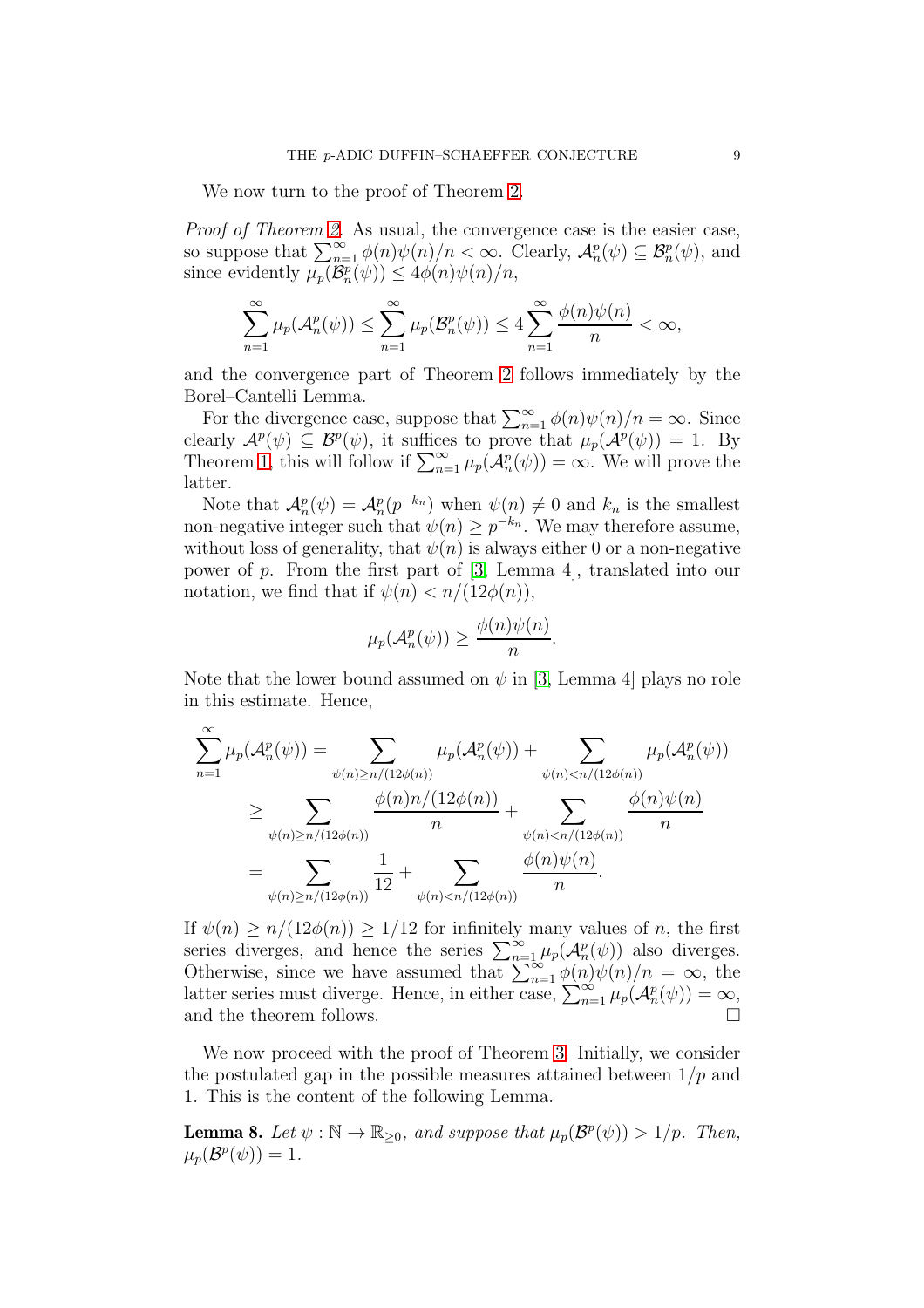*Proof.* Since  $\mathcal{A}^p(\psi) \subseteq \mathcal{B}^p(\psi)$ , we are done if  $\mu_p(\mathcal{A}^p(\psi)) = 1$ , so suppose this is not the case. In this case, by [\[3,](#page-12-2) Lemma 1],  $\mu_p(\mathcal{A}^p(\psi)) = 0$ . Now, applying Theorem [2](#page-2-0) with the function  $\psi \cdot \mathbb{1}_{p \nmid n}$ , we find that  $\mu_p(\mathcal{B}^p(\psi \cdot))$  $\mathbb{1}_{p|n}$ ) = 0. Hence, the bulk of the mass of  $\mathcal{B}^p(\psi)$  is carried by the  $\mathcal{B}_{n}^{p}(\psi)$  for which  $p \mid n$ , i.e.,

$$
\mu_p(\limsup_{m\to\infty}\mathcal{B}_{mp}^p(\psi))=\mu_p(\mathcal{B}^p(\psi))>\frac{1}{p}.
$$

Consequently, since  $\mu_p(p\mathbb{Z}_p) = 1/p$ , we may pick an element  $\alpha \in$  $\limsup_{m\to\infty}\mathcal{B}^p_{mp}(\psi)\setminus p\mathbb{Z}_p.$ 

With  $\alpha$  fixed, pick an increasing sequence of positive integers,  $m_1$  <  $m_2 < \dots$  with  $\alpha \in \mathcal{B}_{pm_j}^p(\psi)$  for all  $j \in \mathbb{N}$ . Then, for each  $j \in \mathbb{N}$ , there is an  $a \in \mathbb{Z}$  with  $|a| \leq pm_j$  and  $gcd(a, pm_j) = 1$ , such that

$$
\min\left\{\left|\alpha - \frac{a}{pm_j}\right|_p, \left|\alpha - \frac{pm_j}{a}\right|_p\right\} \le \frac{\psi (pm_j)}{pm_j}
$$

.

Since  $|pm_j/a|_p = |pm_j|_p < 1 = |\alpha|_p < |a/(pm_j)|_p$ , we immediately find that

$$
\min\left\{\left|\alpha-\frac{a}{pm_j}\right|_p, \left|\alpha-\frac{pm_j}{a}\right|_p\right\} \ge \min\left\{\left|\frac{a}{pm_j}\right|_p, |\alpha|_p\right\} = 1,
$$

whence  $\psi(pm_j)/(pm_j) \geq 1$ , so that  $\mathcal{B}_{pm_j}^p(\psi) = \mathbb{Z}_p$  for any  $j \in \mathbb{N}$ . Hence,  $\mathcal{B}^p(\psi) = \mathbb{Z}_p$ , and in particular  $\mu_p(\mathbb{Z}_p) = 1$ .

To complete the proof of Theorem [3,](#page-3-1) we provide two examples. The first will furnish us with a family of functions  $\psi_k$  for which  $\mu_p(\mathcal{B}^p(\psi_k)) =$  $(p-1)p^{-k-1}$ . The second will modify this example slightly to provide an uncountable number of possible values for  $\mu_p(\mathcal{B}^p(\psi_k))$ , which in the case for  $p = 2$  will coincide with the set  $[0, \frac{1}{2}]$  $\frac{1}{2}$ . Together with any function making the series of Theorem [2](#page-2-0) diverge and Lemma [8,](#page-8-0) this shows that the spectrum of values for  $\mu_2(\mathcal{B}^2(\psi))$  is  $\{1\} \cup [0, \frac{1}{2}]$  $\frac{1}{2}$ .

<span id="page-9-0"></span>For the first example, let  $k \in \mathbb{N}$ , and let  $\psi_k : \mathbb{N} \to \mathbb{R}_{\geq 0}$  be given by

(11) 
$$
\psi_k(n) = \begin{cases} n/p^{k+1} & \text{whenever } \nu_p(n) = k, \\ 0 & \text{otherwise.} \end{cases}
$$

We claim that  $\mathcal{B}^p(\psi_k) = p^k \mathbb{Z}_p \setminus p^{k+1} \mathbb{Z}_p$ , so that  $\mu_p(\mathcal{B}p(\psi_k)) = (p 1)p^{-k-1}.$ 

To see this, note first that only the sets  $\mathcal{B}_n^p(\psi_k)$  with  $\nu_p(n) = k$ occur as non-empty sets in the limsup set  $\mathcal{B}^p(\psi_k)$ . Fix such an n, and consider the sets making up  $\mathcal{B}_n^p(\psi_k)$ . Since  $\nu_p(n) = k$ ,  $|a/n|_p = p^k$ for  $gcd(a, n) = 1$ , so these fractions are too far away from the *p*-adic integers to contribute to the approximation. Therefore, the sets defined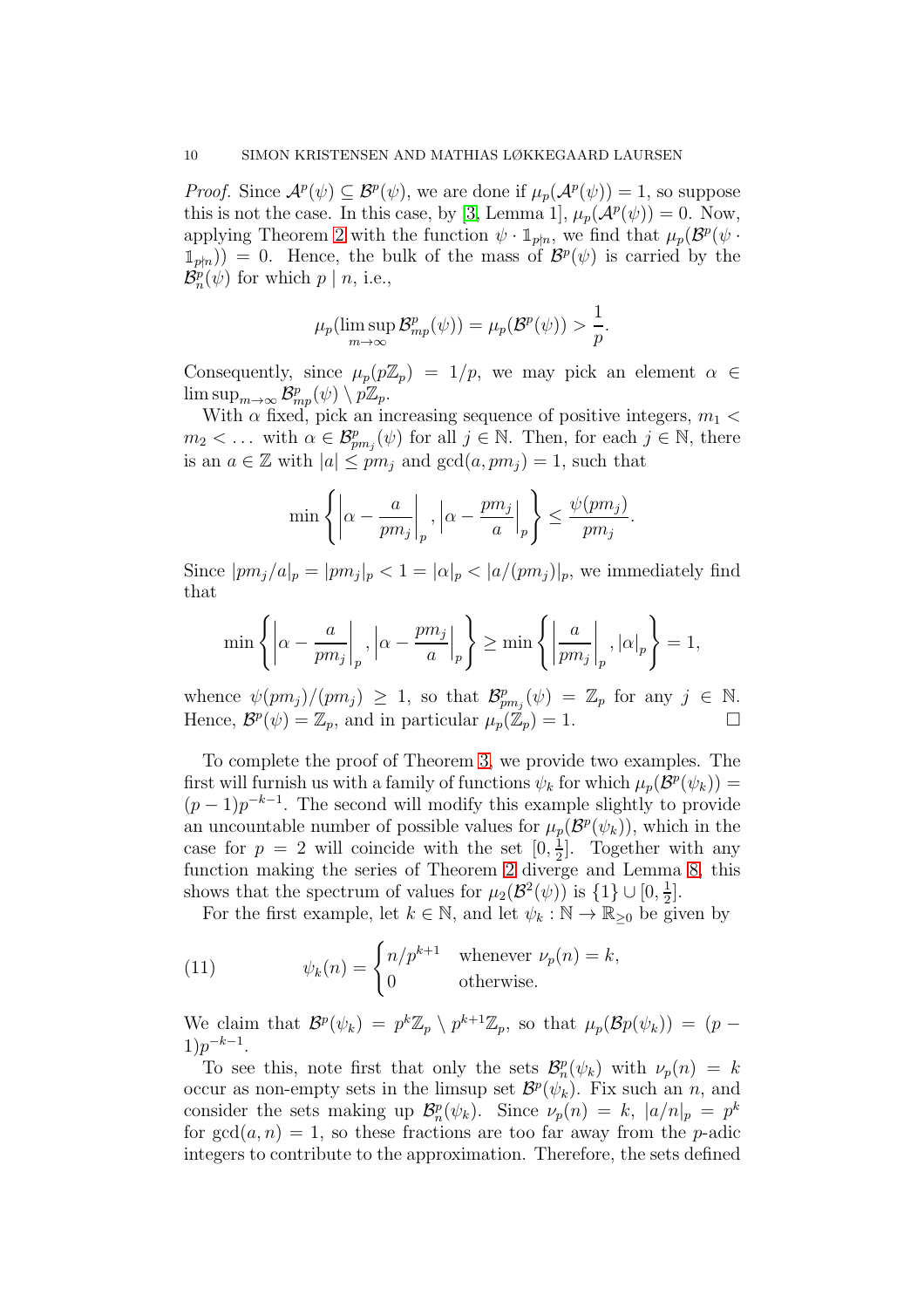by this inequality must be empty, and hence,

$$
\mathcal{B}_n^p(\psi_k) = \bigcup_{\substack{|a| \le n \\ \gcd(a,n)=1}} \left\{ \alpha \in \mathbb{Z}_p : \left| \alpha - \frac{n}{a} \right|_p \le p^{-k-1} \right\}
$$

$$
= \bigcup_{\substack{|a| \le n \\ \gcd(a,n)=1}} \frac{n}{a} + p^{k+1} \mathbb{Z}_p.
$$

Since  $p \nmid a$ ,  $\nu_p(n/a) = \nu_p(n) = k$ , and since  $\nu_p(\alpha) \geq k+1$  for any  $\alpha \in p^{k+1}\mathbb{Z}_p$ , we find that any element in  $\mathcal{B}_n^p(\psi_k)$  must have p-adic valuation exactly equal to  $k$ , i.e.

(12) 
$$
\mathcal{B}_n^p(\psi_k) \subseteq p^k \mathbb{Z}_p \setminus p^{k+1} \mathbb{Z}_p.
$$

Since this is true for all *n* with  $\nu_p(n) = k$ , and since  $\mathcal{B}_n^p(\psi_k) = \emptyset$  if  $\nu_p(n) \neq k,$ 

For the converse inclusion, let  $q > p$  be a prime, and consider  $n =$  $p^k q$ . Evidently,

<span id="page-10-0"></span>
$$
\mathcal{B}_{n}^{p}(\psi_{k}) \supseteq \bigcup_{a=1}^{p-1} \frac{q}{a} p^{k} + p^{k+1} \mathbb{Z}_{p},
$$

since  $gcd(a, q) = gcd(a, p) = 1$  for  $a = 1, 2, ..., p - 1$ . Hence,  $|a|_p = 1$ , and since  $gcd(p, q) = 1$ ,  $|q|_p = 1$ , so that  $|q/a|_p = 1$ , i.e.  $q/a$  is a p-adic integer of norm 1. Hence, for each a, we may write  $q/a = b + pr_1$ , where  $r_1$  is a p-adic integer. Now, inversion modulo p is a permutation of  $\{1, 2, \ldots, p-1\}$ , and so is subsequent multiplication by q, since  $gcd(p, q) = 1$ . Absorbing the terms  $pr_i$  into  $p^{k+1}\mathbb{Z}_p$ , it follows that

$$
\bigcup_{a=1}^{p-1} \frac{q}{a} p^k + p^{k+1} \mathbb{Z}_p = \bigcup_{b=1}^{p-1} bp^k + p^{k+1} \mathbb{Z}_p = p^k \mathbb{Z}_p \setminus p^{k+1} \mathbb{Z}_p.
$$

Since this is true for all infinitely many primes  $q > p$ , we thus have

$$
\mathcal{B}^p(\psi_k) \supseteq p^k \mathbb{Z}_p \setminus p^{k+1} \mathbb{Z}_p.
$$

This provides us with a countable family of possible values for the measure. To get to an uncountable number and hence to the proof of Theorem [3,](#page-3-1) we let  $x = (x_k)_{k=1}^{\infty}$  be a sequence with  $x_k \in \{0, 1\}$  for all k. Now, define

$$
\psi^x(n) = \begin{cases} n/p^{\nu_p(n)+1} & \text{if } p|n \text{ and } x_{\nu_p(n)} = 1, \\ 0 & \text{otherwise.} \end{cases}
$$

We calculate the measure of the sets  $\mathcal{B}^p(\psi^x)$ .

Note first that

$$
\psi^x(n) = \max_{\substack{k \in \mathbb{N} \\ x_k = 1}} \psi_k(n),
$$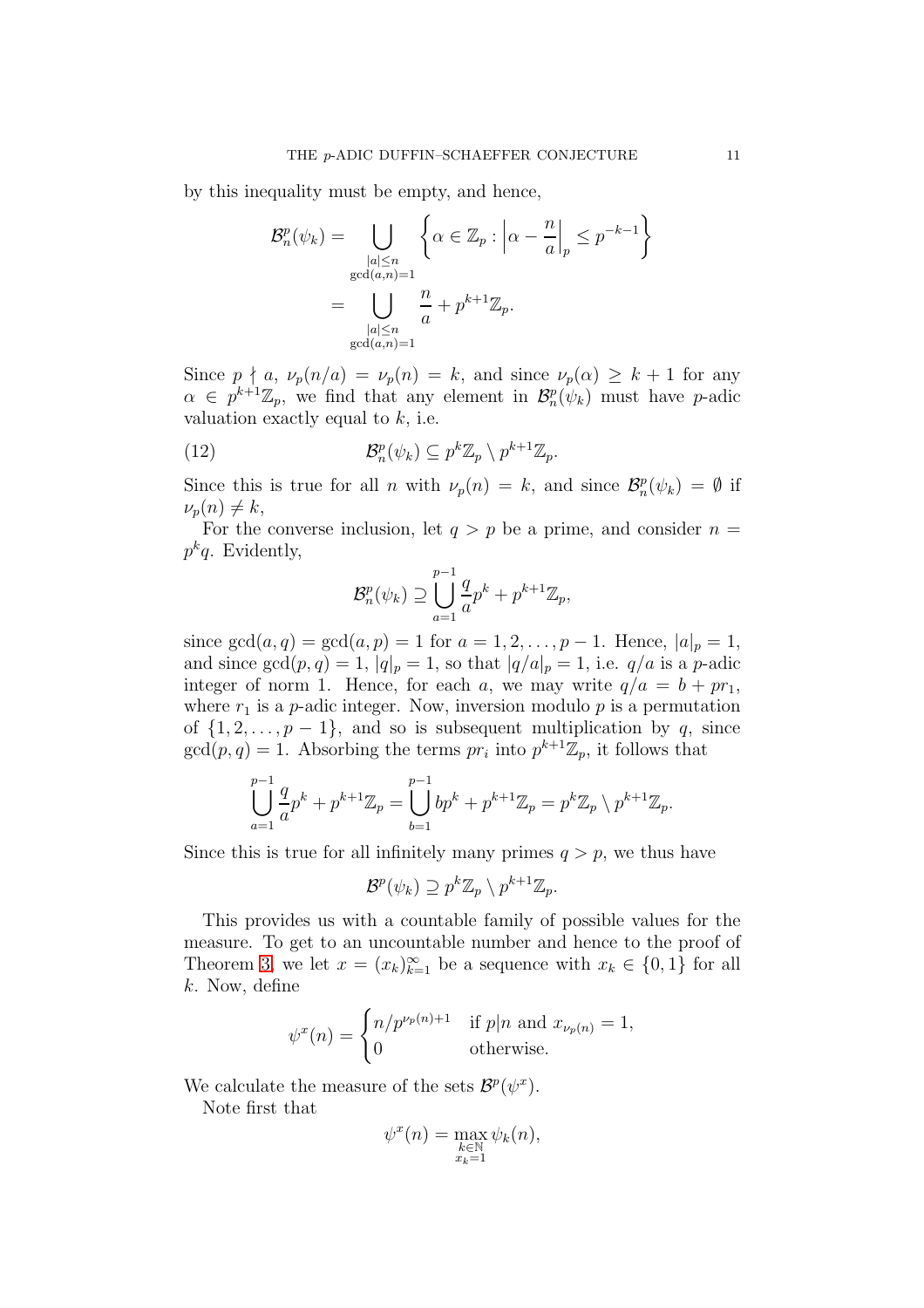where  $\psi_k$  is given by [\(11\)](#page-9-0). Hence, if  $x_k = 1$ ,  $\mathcal{B}^p(\psi_k) \subseteq \mathcal{B}^p(\psi^x)$ , so that

$$
\mathcal{B}^p(\psi^x) \supseteq \bigcup_{\substack{k \in \mathbb{N} \\ x_k = 1}} \mathcal{B}^p(\psi_k) = \bigcup_{\substack{k \in \mathbb{N} \\ x_k = 1}} p^k \mathbb{Z}_p \setminus p^{k+1} \mathbb{Z}_p.
$$

We now prove the converse inclusion.

Let  $\alpha \in \mathbb{Z}_p$  with  $\alpha \notin \bigcup_{\substack{k \in \mathbb{N} \\ x_k = 1}} p^k \mathbb{Z}_p \setminus p^{k+1} \mathbb{Z}_p$ . Let  $n \in \mathbb{N}$  with  $\psi^x(n) > 0$ .

Then,

$$
\mathcal{B}_n^p(\psi^x) = \mathcal{B}_n^p(\psi_{\nu_p(n)}) \subseteq p^{\nu_p(n)}\mathbb{Z}_p \setminus p^{\nu_p(n)+1}\mathbb{Z}_p,
$$

by [\(12\)](#page-10-0). Since  $\psi^x(n) > 0$  only if  $x_{\nu_p(n)} = 1$ , we immediately find that  $\alpha \notin p^{\nu_p(n)}\mathbb{Z}_p \setminus p^{\nu_p(n)+1}\mathbb{Z}_p$  for any  $n \in \mathbb{N}$ , whence  $\alpha \notin \mathcal{B}^p(\psi^x)$ . Consequently, we have shown that

$$
\mathcal{B}^p(\psi^x) = \bigcup_{\substack{k \in \mathbb{N} \\ x_k = 1}} p^k \mathbb{Z}_p \setminus p^{k+1} \mathbb{Z}_p.
$$

The sets on the right hand side are clearly disjoint, with each having Haar measure  $(p-1)p^{-k-1}$ , so we finally arrive at

$$
\mu_p(\mathcal{B}^p(\psi^x)) = \bigcup_{\substack{k \in \mathbb{N} \\ x_k = 1}} \mu_p(p^k \mathbb{Z}_p \setminus p^{k+1} \mathbb{Z}_p) = \sum_{k=1}^{\infty} x_k(p-1)p^{-k-1}.
$$

These series clearly attain an uncountable number of values. Furthermore, if  $p = 2$ , every real number  $y \in [0, 1/2]$  can be attained by choosing the  $x_k$  to be the coefficients in a binary expansion of y. This completes the proof of Theorem [3.](#page-3-1)

The functions constructed above take their inspiration in a function constructed by Haynes in [\[3\]](#page-12-2). We will now explain the relation between the two constructions. We have constructed functions  $\psi_k$  as building blocks satisfying  $\mathcal{B}^p(\psi_k) = p^k \mathbb{Z}_p \setminus p^{k+1} \mathbb{Z}_p$  and

$$
\mathcal{B}^p\left(\sum_{j=1}^{\infty}\psi_{k_j}\right)=\bigcup p^k\mathbb{Z}_p\setminus p^{k+1}\mathbb{Z}_p=\bigcup\mathcal{B}^p(\psi_{k_j})
$$

where  $k_i$  denotes an increasing sequence of positive integers. The construction of  $\psi_k$  was initially inspired by a function  $\psi'$  from [\[3\]](#page-12-2), so that  $\psi'(n)$  is  $n/p$  when p | n and 0 when p | n. For this function, Haynes shows that  $\mathcal{B}_p^p(\psi') = \mathcal{B}_p^p(\psi') = p\mathbb{Z}_p$  for  $p | n$ . Of course, putting  $\psi'_k(n)$ equal to  $n/p^k$  when  $p^k \mid n$  and equal to 0 when  $p^k \nmid n$ , one easily modifies Haynes' argument to see that  $\mathcal{B}_n^p(\psi'_k) = p^k \mathbb{Z}_p$  for  $p^k \mid n$  and  $\mathcal{B}_{n}^{p}(\psi_{k}')$  is finite and disjoint for different values of n otherwise, so that  $\mathcal{B}^p(\psi_k') = p^k \mathbb{Z}_p.$ 

Our functions  $\psi_k$  may be in this context be viewed as refinements of  $\psi'$ , constructed in such a way that they will remove the ball  $p^{k+1}\mathbb{Z}_p$ from the ball  $p^k \mathbb{Z}_p$  in the limsup set. This is accomplished by defining  $\psi_k$  to be  $\psi'_k/p$  with its support restricted to the positive integers  $n \in \mathbb{N}$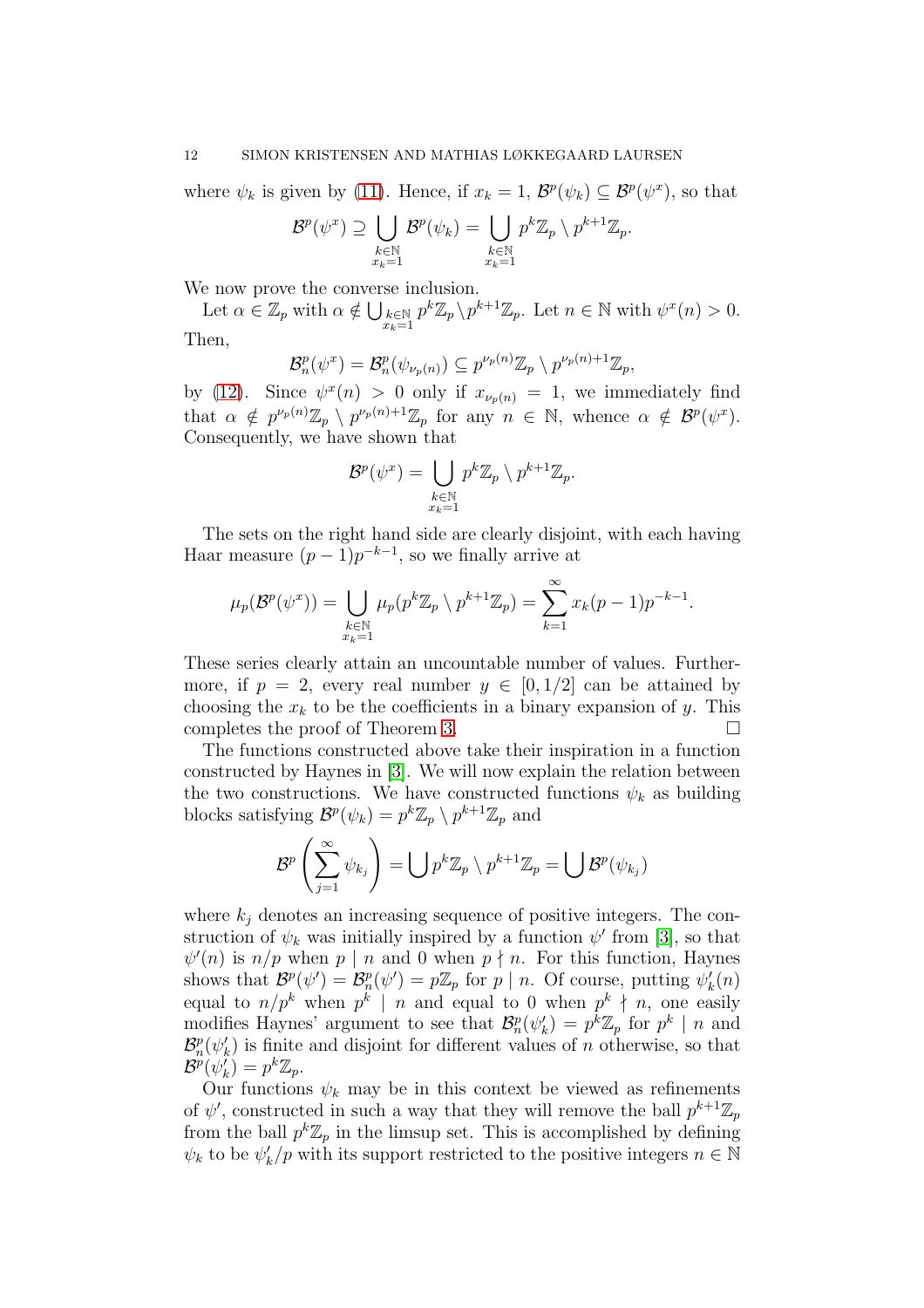with  $\nu_p(n) = k+1$  Indeed, comparing  $\psi_k$  and  $\psi'_{k+1}$ , it is easy to see that

$$
\mathcal{B}_n^p(\psi_k'/p) = \begin{cases} \mathcal{B}_n^p(\psi_k) = p^k \mathbb{Z}_p \setminus p^{k+1} \mathbb{Z}_p & \text{for } p^{k+2} \nmid n \\ \mathcal{B}_n^p(\psi_{k+1}') = p^{k+1} \mathbb{Z}_p & \text{for } p^{k+2} \mid n. \end{cases}
$$

## 5. Concluding remarks

The spectrum of values attainable by  $\mu_p(\mathcal{B}^p(\psi))$  as  $\psi$  varies remains somewhat elusive. We have shown that it is contained in the set  $[0, 1/p] \cup \{1\}$ , and that if  $p = 2$ , it is in fact equal to this set.

When  $p \neq 2$ , less is known. We have seen that the spectrum of values is uncountable, and appealing for instance to the classical result of Hutchinson [\[4\]](#page-12-4), we easily find that the Hausdorff dimension of the spectrum is lower bounded by  $\log 2/\log p$ , just by considering the functions  $\psi^x$  studied above.

It appears natural to conjecture that the spectrum of values is equal to  $[0, 1/p]$   $\cup$   $\{1\}$ , or – more modestly – that the spectrum has positive Lebesgue measure. However, at present we do not know how to improve upon the estimates of the present paper. One might hope to find further possible values of the Haar measure of  $\mathcal{B}^p(\psi)$  by doing further modifications to our functions  $\psi^x$ , but this approach seems futile as it can be shown that  $\mathcal{B}_n^p$  $p_{p^kq}^p(\psi_k/p^l) = \mathcal{B}^p(\psi_k) = p^k \mathbb{Z}_p \setminus p^{k+1} \mathbb{Z}_p$  for infinitely many primes q when  $l \geq 0$ . To see this, follow the arguments of the proof of Theorem [3](#page-3-1) where the primes  $q$  are now restricted to be greater than  $p^{l+1}$ , and the inclusion  $\mathcal{B}_{p^kq} \supseteq p^k \mathbb{Z}_p \setminus p^{k+1} \mathbb{Z}_p$  is shown via

$$
\mathcal{B}_{p^k q} \supseteq \bigcup_{\substack{1 \le a < p^{l+1} \\ \gcd(a,p)=1}} \frac{q}{a} p^k + p^{k+l+1} \mathbb{Z}_p.
$$

The restriction to primes q in the argument is mainly for the sake of simplicity so that we do not have to handle divisibility with primes less than  $p^{l+1}$ .

Acknowledgements. We thank the referee for helpful comments.

#### **REFERENCES**

- <span id="page-12-1"></span>[1] P. A. Catlin, Two problems in metric Diophantine approximation. I, J. Number Theory 8 (1976), no. 3, 282–288.
- <span id="page-12-0"></span>[2] R. J. Duffin and A. C. Schaeffer, Khintchine's problem in metric Diophantine approximation, Duke Math. J. 8 (1941), 243–255.
- <span id="page-12-2"></span>[3] A. K. Haynes, *The metric theory of p-adic approximation*, Int. Math. Res. Not. IMRN (2010), no. 1, 18–52.
- <span id="page-12-4"></span>[4] J. E. Hutchinson, Fractals and self-similarity, Indiana Univ. Math. J. 30 (1981), no. 5, 713–747.
- <span id="page-12-3"></span>[5] V. Jarník, Sur les approximations diophantiques des nombres p-adiques, Rev. Ci. (Lima) 47 (1945), 489–505.